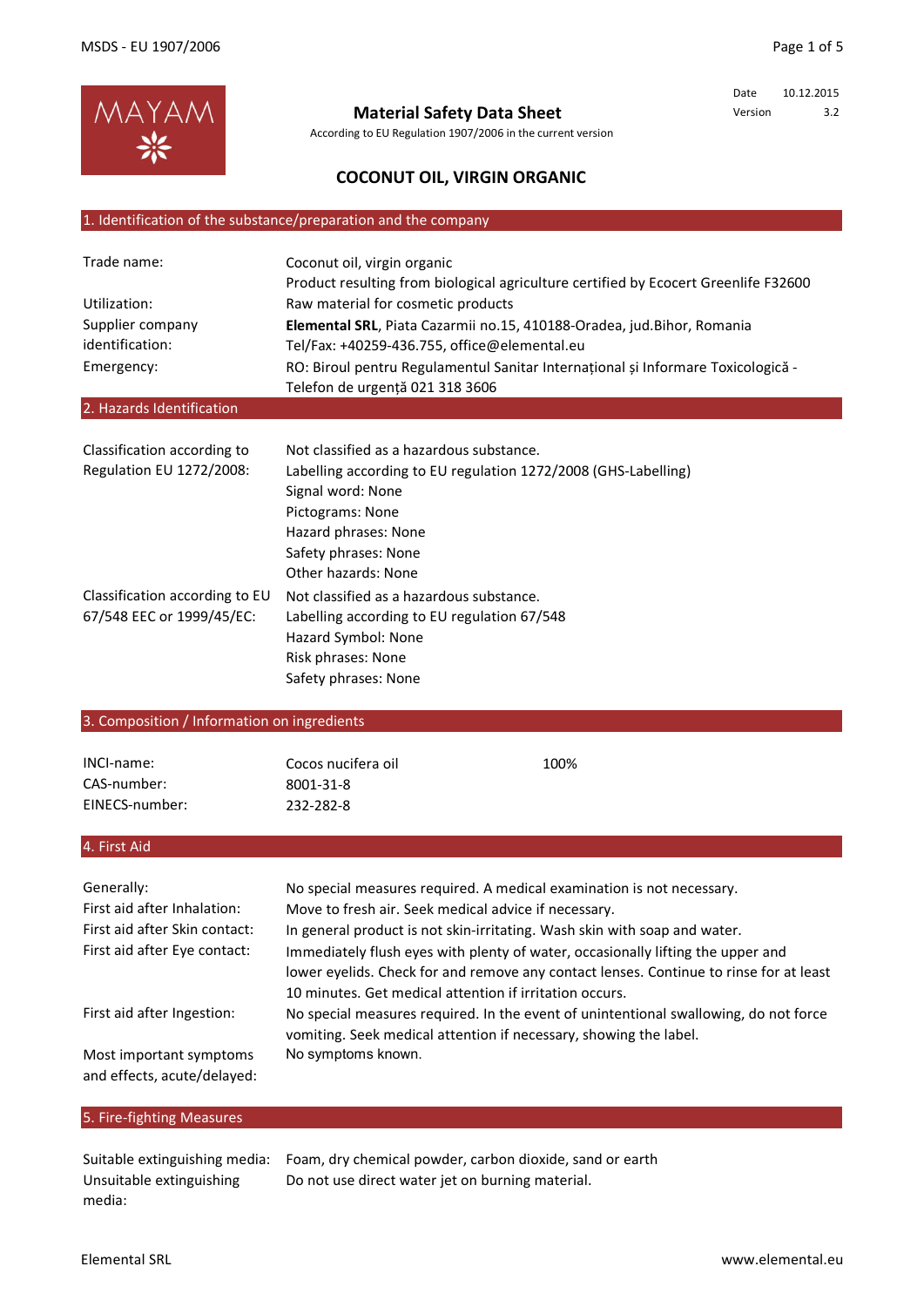

According to EU Regulation 1907/2006 in the current version **Material Safety Data Sheet**

Date 10.12.2015 Version 3.2

# **COCONUT OIL, VIRGIN ORGANIC**

|                                | Special protective equipment: Avoid vapour inhalation. Keep away from sources of ignition. Do not smoke. Wear<br>positive pressure self-contained breathing equipment & protective clothing.<br>Respiratory and eye protection required for fire crews when exposed to smoke or |
|--------------------------------|---------------------------------------------------------------------------------------------------------------------------------------------------------------------------------------------------------------------------------------------------------------------------------|
| Fire and explosion protection: | This product is made up of inflammable material with low risk. The product<br>may only form ignitable mixtures or burn only upon heating above the flash                                                                                                                        |
|                                | point. However, minor contamination by lightly volatile hydrocarbons may increase<br>the hazard. Ignition hazard at welding at the empty container.                                                                                                                             |
|                                | Dangerous combustion residues: smoke, carbon monoxide, carbon dioxide                                                                                                                                                                                                           |
| Other information:             | Closed containers may build up pressure when exposed to heat and should be cooled<br>with water spray. In the case of fire: Use respirator.                                                                                                                                     |

### 6. Accidental release measures:

| Personal precautions:     | Remove sources of ignition, provide adequate ventilation, avoid contact with<br>skin and eye contact. Use individual protective equipment (safety glasses, waterproof-<br>boots, suitable protective clothing) in case of major spillages. |
|---------------------------|--------------------------------------------------------------------------------------------------------------------------------------------------------------------------------------------------------------------------------------------|
| Environmental precautions | Shut off source. Prevent product from entering sewerage, water courses or low                                                                                                                                                              |
| Land spill:               | lying areas. Take measures to reduce or prevent effects on ground water.                                                                                                                                                                   |
|                           | Gather product mechanically if possible. Bind remainings of the product with                                                                                                                                                               |
|                           | sand or other appropriate absorbent and remove. Dispose of product and                                                                                                                                                                     |
|                           | contaminated absorbents in suitable containers, as directed in section 13.                                                                                                                                                                 |
| Water spill:              | Confine the spill immediately with booms. Warn other ships. Notify port and                                                                                                                                                                |
|                           | other relevant authorities. Remove from the surface by skimming or with suitable                                                                                                                                                           |
|                           | absorbents. In running waters, apply appropriate dispersants in accordance<br>with local regulation.                                                                                                                                       |
| Methods for cleaning up:  | Small spills and residues may be absorbed with material such as cloth or sawdust,<br>washed away with water and cleaned with sodic products. Larger spillage may be<br>pumped.                                                             |

### 7. Handling and Storage

| Precautions for safe handling: | Apply good manufacturing practice & industrial hygiene practices, ensuring proper<br>ventilation. Observe good personal hygiene, and do not eat, drink or smoke whilst<br>handling. Keep containers leak proof closed and dry. Protect against sun/light. Prevent<br>spills and leakages to avoid slip hazard.                          |
|--------------------------------|-----------------------------------------------------------------------------------------------------------------------------------------------------------------------------------------------------------------------------------------------------------------------------------------------------------------------------------------|
| Conditions for safe storage:   | Intrusion into soil to be avoided. Store the product in cool (max. at room<br>temperature) and well-ventilated environment and keep away from sources of<br>ignition. Provide suitable mechanical equipment for the safe handling of drums and<br>heavy packages. Electrical equipment and fittings must comply with local regulations. |

### 8. Exposure Controls and Personal Protection

| Hand protection:             | Wear suitable protective gloves in the event of prolonged or repeated skin contact.<br>Gloves must be selected according to the application and duration of use at the       |
|------------------------------|------------------------------------------------------------------------------------------------------------------------------------------------------------------------------|
|                              | workstation. Protective gloves need to be selected according to their suitability for the<br>workstation in question: other chemical products that may be handled, necessary |
|                              | physical protections (cutting, pricking, heat protection), level of dexterity required.                                                                                      |
| Occupational exposure limit: | No special measures required                                                                                                                                                 |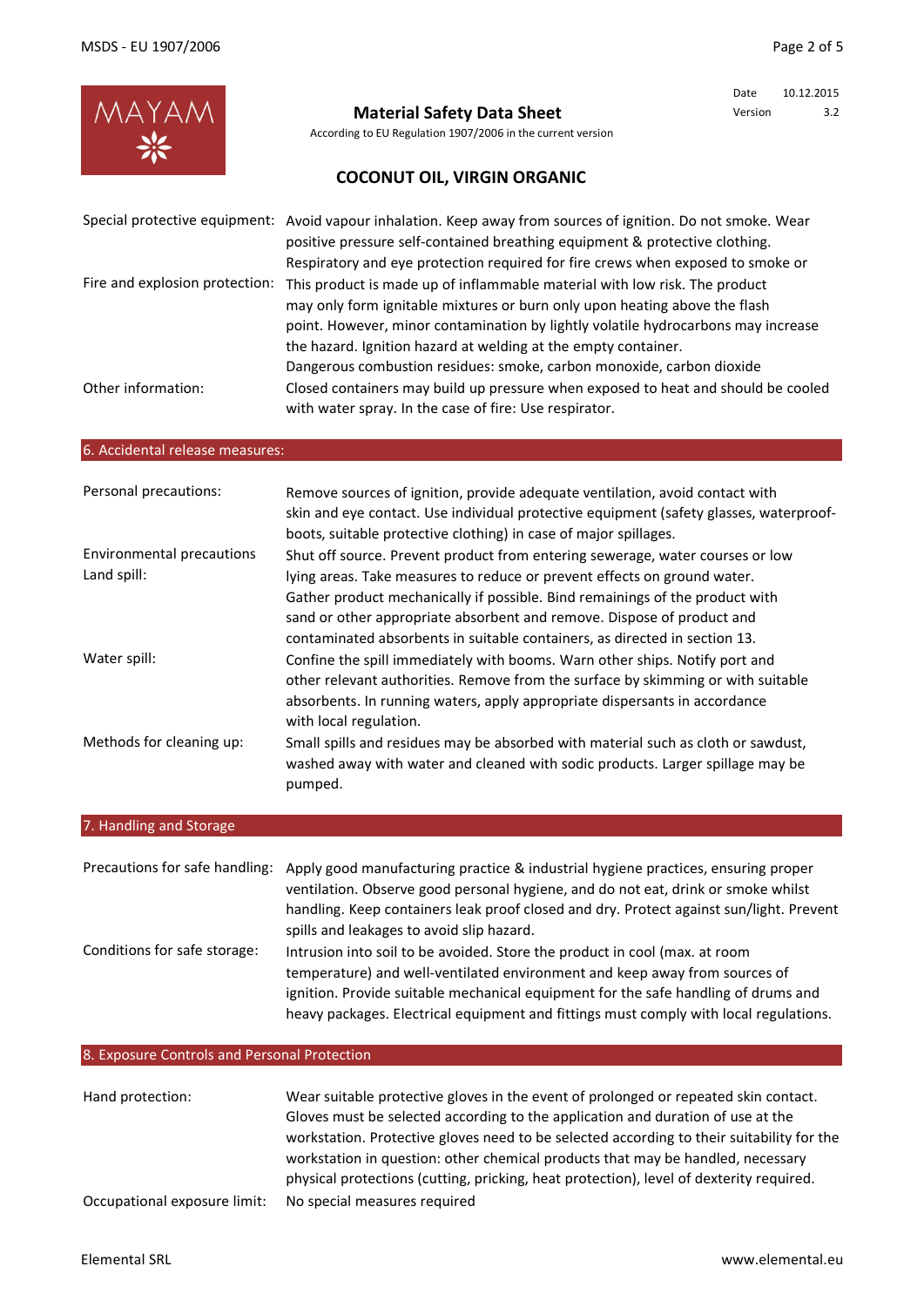Date 10.12.2015 Version 3.2



### **Material Safety Data Sheet**

According to EU Regulation 1907/2006 in the current version

### **COCONUT OIL, VIRGIN ORGANIC**

| Eye protection:      | Avoid contact with eyes. Use eye protectors designed to protect against liquid |
|----------------------|--------------------------------------------------------------------------------|
|                      | splashes                                                                       |
| Physical protection: | Use individual protective equipment                                            |

#### 9. Physical and Chemical Properties

| Appearance:                    | pasty / liquid                                                                       |
|--------------------------------|--------------------------------------------------------------------------------------|
| Colour:                        | white / light coloured yellow                                                        |
| Odour:                         | typical                                                                              |
| Melting point:                 | $21-26$ °C                                                                           |
| Initial boiling point & range: | not available                                                                        |
| Flash point:                   | $> 240^{\circ}$ C                                                                    |
| Refractive index at 20°C:      | $1,448 - 1,450$                                                                      |
| Relative density at 20°C:      | 0,907-0,937                                                                          |
| Solubility:                    | insoluble in water; slightly soluble in ethanol, miscible with oil, soluble in ether |
| Viscosity at 20°C:             | $17 - 20$ cp                                                                         |
| Auto-ignition temperature:     | > 300 °C                                                                             |
| Flamability:                   | not available                                                                        |
| Explosive properties:          | not available                                                                        |
| Decomposition temperature:     | > 300 °C                                                                             |

### 10. Stability and Reactivity

| Reactivity:                            | It presents no significant reactivity hazards, by itself or in contact with water. Avoid<br>contact with strong acids, alkali or oxidizing agents. Oxidation with atmospheric<br>oxygen. Formation of free fatty acids |
|----------------------------------------|------------------------------------------------------------------------------------------------------------------------------------------------------------------------------------------------------------------------|
| Chemical stability:                    | The product is stable under normal conditions                                                                                                                                                                          |
| Possibility of hazardous<br>reactions: | It presents no significant hazardous reaction. Reacts with oxidants.                                                                                                                                                   |
| Conditions to avoid:                   | Keep away from heat sources, open flames and sunlight.                                                                                                                                                                 |
| Substances to avoid:                   | Avoid contact with strong oxidants                                                                                                                                                                                     |
| Hazardous decomposition                | Product does not decompose at proper handling. Liable to cause smoke & acrid fumes                                                                                                                                     |
| products:                              | during combustion: carbon monoxide, carbon dioxide & other non-identified organic<br>compounds may be formed.                                                                                                          |

#### 11. Toxicological Information

Not classified as hazardous conform EEC Dangerous Substance Directive and Dangerous Preparation Directives. If the product is used properly it will not cause any injuries to health.

| In compliance with generally accepted uses and quantities are no negative |
|---------------------------------------------------------------------------|
|                                                                           |
|                                                                           |
|                                                                           |
|                                                                           |
|                                                                           |
|                                                                           |
|                                                                           |
|                                                                           |
|                                                                           |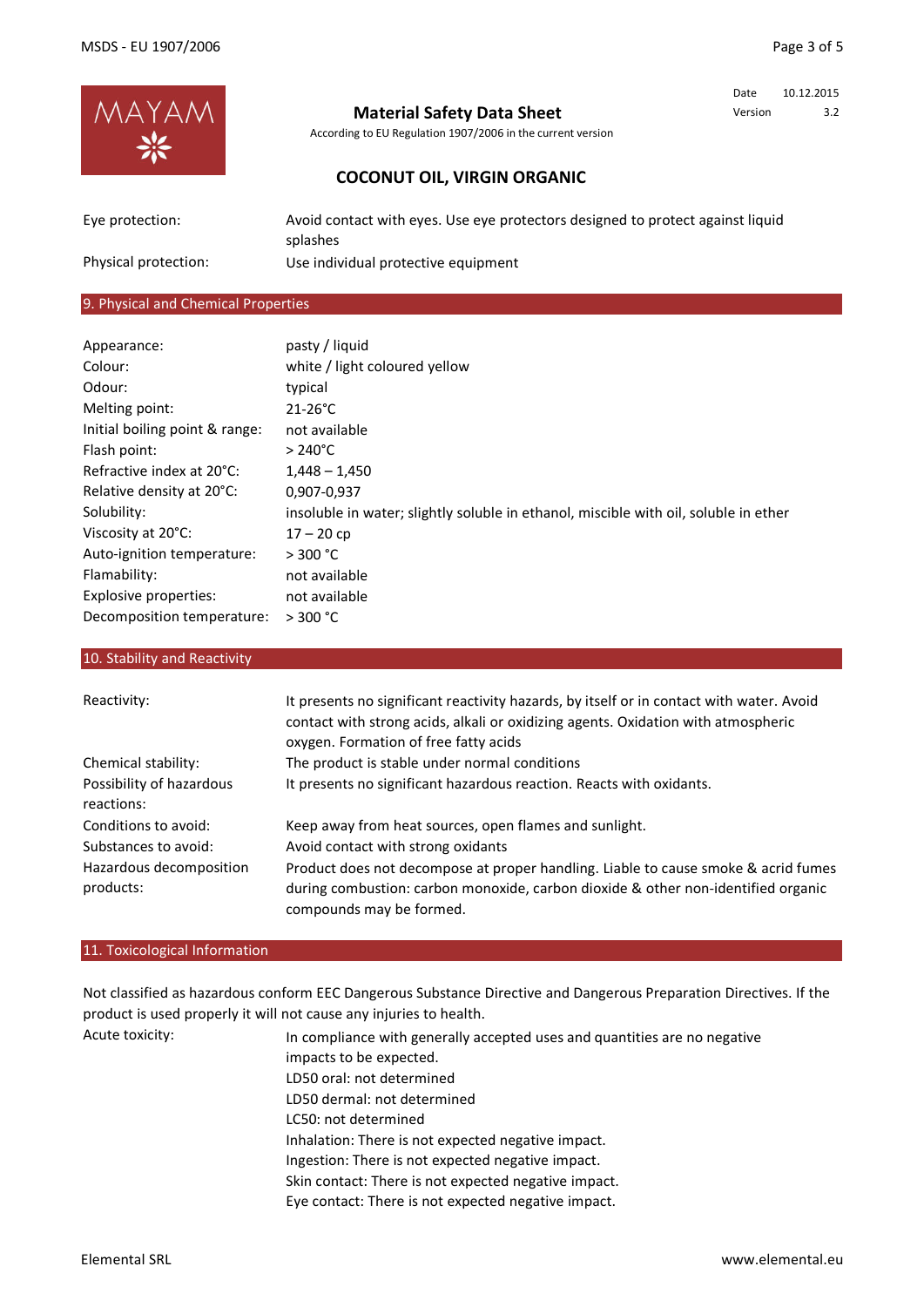|                                    |                                                                                                      | Date    | 10.12.2015 |  |
|------------------------------------|------------------------------------------------------------------------------------------------------|---------|------------|--|
|                                    | <b>Material Safety Data Sheet</b>                                                                    | Version | 3.2        |  |
| MAYAM<br>NA                        | According to EU Regulation 1907/2006 in the current version                                          |         |            |  |
| <b>COCONUT OIL, VIRGIN ORGANIC</b> |                                                                                                      |         |            |  |
| Skin corrosion/irritation          | In compliance with generally accepted uses and quantities are no negative<br>impacts to be expected. |         |            |  |
| Serious eye damage/irritation      | In compliance with generally accepted uses and quantities are no negative<br>impacts to be expected. |         |            |  |
| Respiratory / skin sensitization   | In compliance with generally accepted uses and quantities are no negative<br>impacts to be expected. |         |            |  |
| Germ cell mutagenicity             | There is not expected negative impact.                                                               |         |            |  |
| Carcinogenicity                    | There is not expected negative impact.                                                               |         |            |  |
| Reproductive toxicity              | There is not expected negative impact.                                                               |         |            |  |
| STOT-single exposure               | No information available                                                                             |         |            |  |
| STOT-repeated exposure             | No information available                                                                             |         |            |  |
| Aspiration hazard                  | No information available                                                                             |         |            |  |

#### 12. Ecological Information

- 12.1. Ecotoxicity: low
- 12.2. Mobility in soil: low
- 12.3. Degradability: Biologically well degradable
- 12.4. Bioaccumulation potential: possible
- 12.5 Various harmful effects: no information available

#### 13. Disposal Considerations

Recommendation: Absorb the oil with material such as cloth, paper or sawdust. Collect and dispose of waste product at an authorised disposal facility. Product remainders should not intrude in soil or waters.

#### 14. Transport Information

| General recomandations:        | Not dangerous product |  |  |
|--------------------------------|-----------------------|--|--|
| UN no:                         | not classified        |  |  |
| Road (ADR/RID):                | not classified        |  |  |
| Air (IATA/ICAO):               | not classified        |  |  |
| Sea (IMDG):                    | not classified        |  |  |
| Special precautions for user:  | See section 6-8       |  |  |
| Transport in bulk according to |                       |  |  |
| Annex II of MARPOL 73/78 and   |                       |  |  |
| the IBC:                       | Not defined           |  |  |

### 15. Additional Regulatory Information

EU Classification: Not subject to classification according to Directive 67/548/EC or Directive Not subject to classification according to CLP Regulation (EC) No. 1272/2008.

Assessment of material safety: An assessment has not been executed.

### 16. Other Information